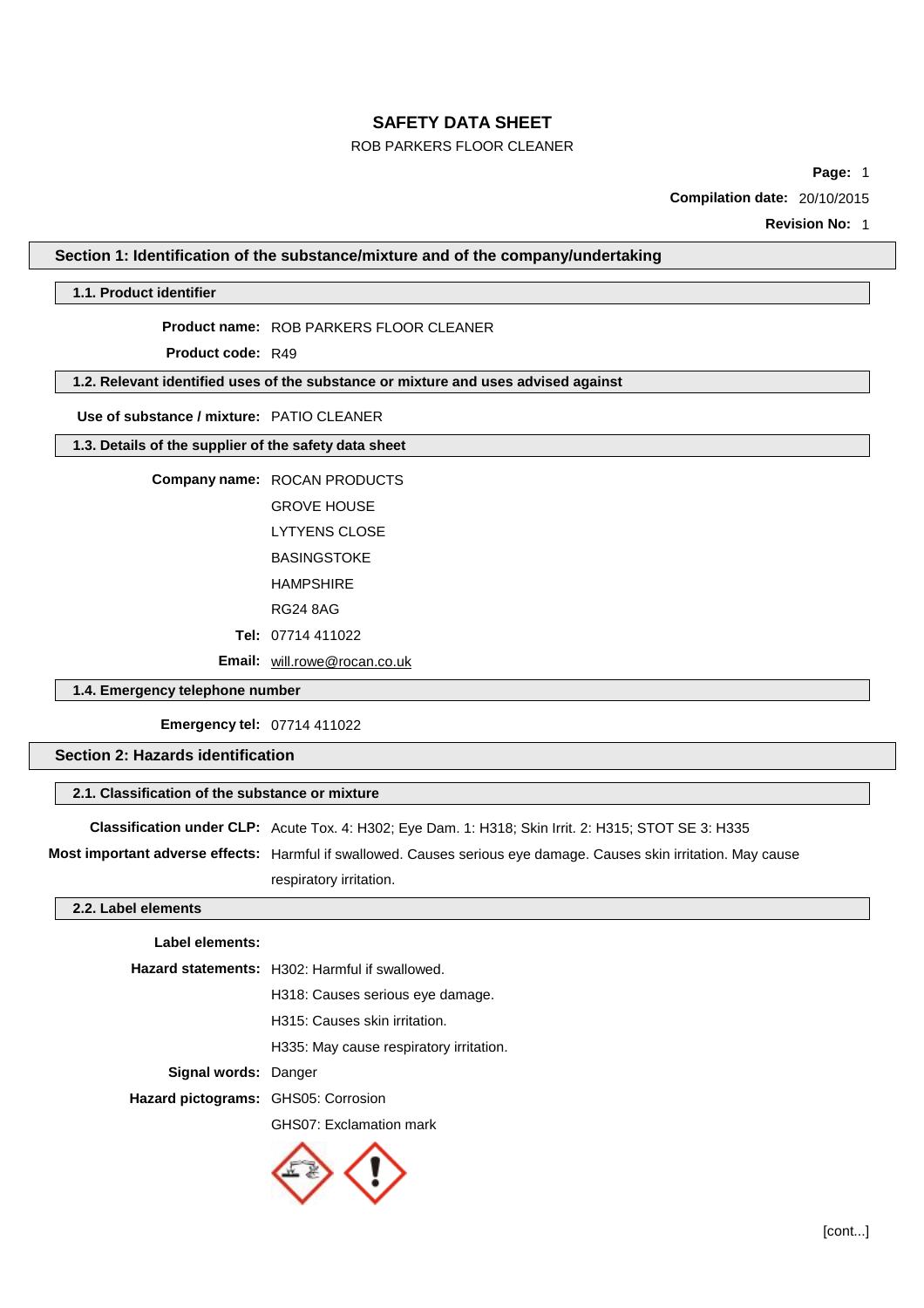## ROB PARKERS FLOOR CLEANER

**Precautionary statements:** P102: Keep out of reach of children. P262: Do not get in eyes, on skin, or on clothing. P280: Wear protective gloves/protective clothing/eye protection/face protection. P301+312: IF SWALLOWED: Call a POISON CENTER/doctor/or if you feel unwell. P305+351+338: IF IN EYES: Rinse cautiously with water for several minutes. Remove contact lenses, if present and easy to do. Continue rinsing. P310: Immediately call a POISON CENTER/doctor/. P330: Rinse mouth. P303+361+353: IF ON SKIN (or hair): Take off immediately all contaminated clothing. Rinse skin with water/shower.

**2.3. Other hazards**

**PBT:** This product is not identified as a PBT/vPvB substance.

## **Section 3: Composition/information on ingredients**

**3.2. Mixtures**

### **Hazardous ingredients:**

#### SODIUM PERCARBONATE

| <b>EINECS</b> | CAS | PBT/WEL | <b>CLP Classification</b>             | Percent |
|---------------|-----|---------|---------------------------------------|---------|
| 239-707-6     |     |         | Ox. Sol. 2: H272; Acute Tox. 4: H302; | >50%    |
|               |     |         | l Eve Dam. 1: H318                    |         |

## **Section 4: First aid measures**

| 4.1. Description of first aid measures |                                                                                                               |
|----------------------------------------|---------------------------------------------------------------------------------------------------------------|
|                                        |                                                                                                               |
|                                        | <b>Skin contact:</b> Wash immediately with plenty of soap and water. Seek medical attention if irritation     |
|                                        | persists after washing                                                                                        |
|                                        | Eye contact: Bathe the eye with running water for 15 minutes. Transfer to hospital for specialist             |
|                                        | examination.                                                                                                  |
|                                        | <b>Ingestion:</b> Wash out mouth with water. Do not induce vomiting. If conscious, give half a litre of water |
|                                        | to drink immediately. Transfer to hospital as soon as possible.                                               |
|                                        | <b>Inhalation:</b> Remove casualty from exposure ensuring one's own safety whilst doing so. Consult a         |
|                                        | doctor.                                                                                                       |
|                                        |                                                                                                               |
|                                        | 4.2. Most important symptoms and effects, both acute and delayed                                              |
|                                        |                                                                                                               |
|                                        | <b>Skin contact:</b> There may be mild irritation at the site of contact.                                     |
|                                        | Eye contact: There may be irritation and redness.                                                             |
|                                        | Ingestion: There may be soreness and redness of the mouth and throat. There may be difficulty                 |
|                                        | swallowing. Nausea and stomach pain may occur. There may be vomiting.                                         |
|                                        | <b>Inhalation:</b> Absorption through the lungs can occur causing symptoms similar to those of ingestion.     |

**Page:** 2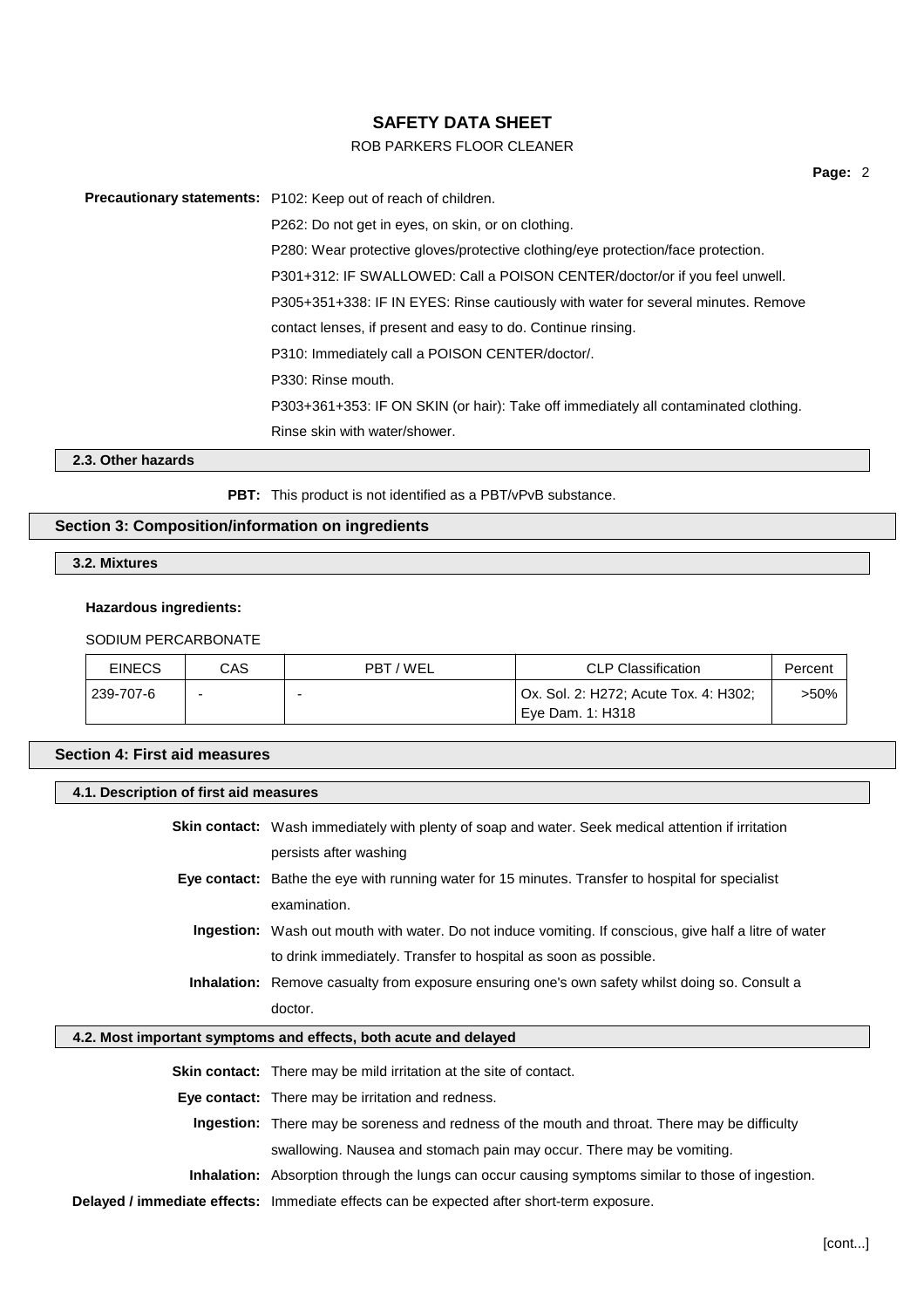## ROB PARKERS FLOOR CLEANER

#### **4.3. Indication of any immediate medical attention and special treatment needed**

**Immediate / special treatment:** Show this safety data sheet to the doctor in attendance.

#### **Section 5: Fire-fighting measures**

#### **5.1. Extinguishing media**

**Extinguishing media:** Suitable extinguishing media for the surrounding fire should be used.

#### **5.2. Special hazards arising from the substance or mixture**

**Exposure hazards:** In combustion emits toxic fumes. Oxidising.

#### **5.3. Advice for fire-fighters**

**Advice for fire-fighters:** Wear self-contained breathing apparatus. Wear protective clothing to prevent contact with skin and eyes.

### **Section 6: Accidental release measures**

#### **6.1. Personal precautions, protective equipment and emergency procedures**

**Personal precautions:** Refer to section 8 of SDS for personal protection details. Do not create dust. Mark out the contaminated area with signs and prevent access to unauthorised personnel. If outside do not approach from downwind.

#### **6.2. Environmental precautions**

**Environmental precautions:** Do not discharge into drains or rivers.

### **6.3. Methods and material for containment and cleaning up**

**Clean-up procedures:** Transfer to a closable, labelled salvage container for disposal by an appropriate

method.

#### **6.4. Reference to other sections**

**Reference to other sections:** Refer to section 8 of SDS.

### **Section 7: Handling and storage**

#### **7.1. Precautions for safe handling**

**Handling requirements:** Ensure there is sufficient ventilation of the area. Avoid the formation or spread of dust in

the air. Avoid direct contact with the substance.

#### **7.2. Conditions for safe storage, including any incompatibilities**

**Storage conditions:** Store in a cool, well ventilated area. Keep container tightly closed.

**Suitable packaging:** Must only be kept in original packaging.

#### **7.3. Specific end use(s)**

**Specific end use(s):** Surface treatment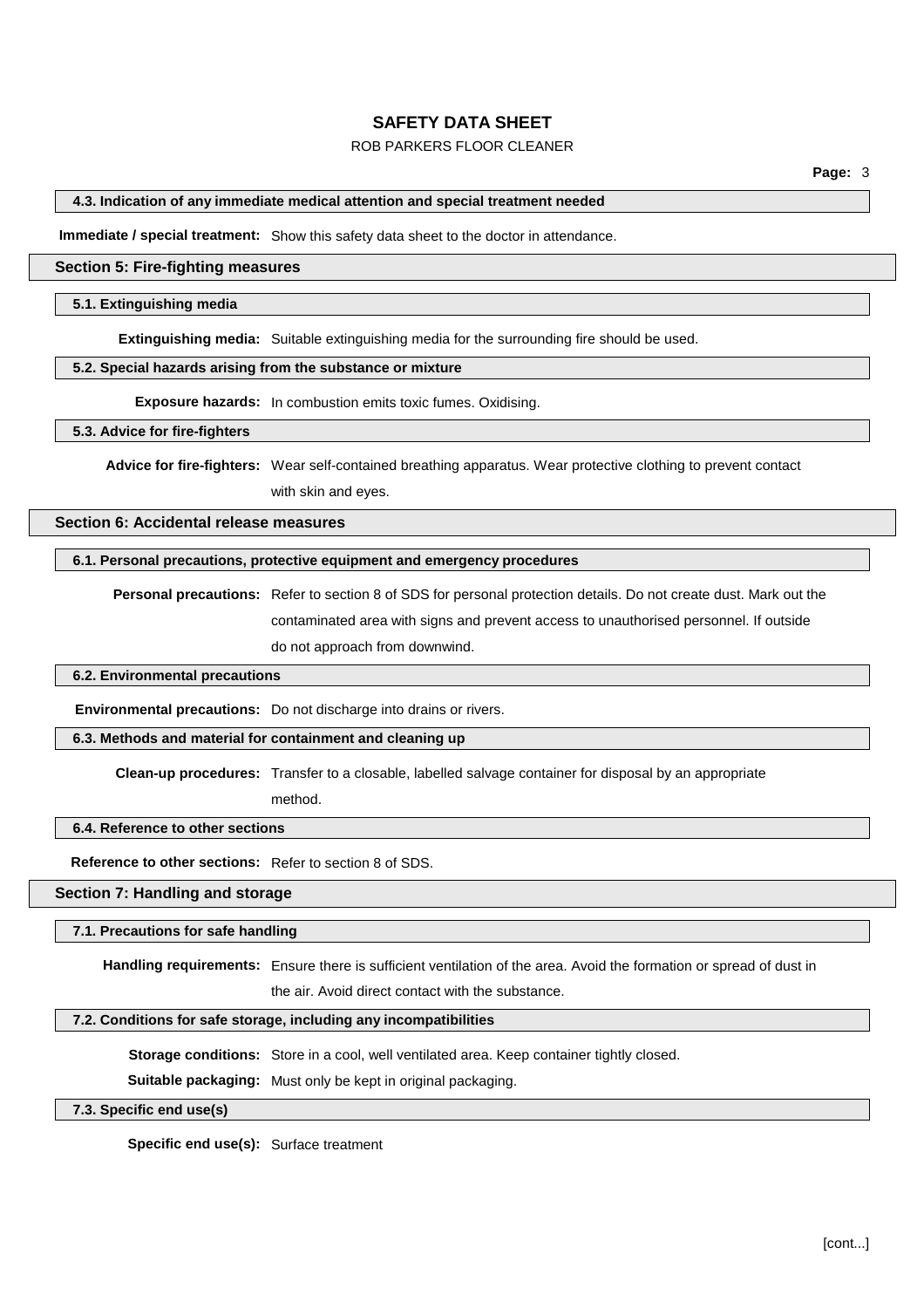## ROB PARKERS FLOOR CLEANER

**Page:** 4

## **Section 8: Exposure controls/personal protection**

### **8.1. Control parameters**

**Workplace exposure limits:** No data available.

## **DNEL/PNEC Values**

**DNEL / PNEC** No data available.

### **8.2. Exposure controls**

| Engineering measures: Ensure there is sufficient ventilation of the area.                       |
|-------------------------------------------------------------------------------------------------|
| Respiratory protection: Respiratory protective device with particle filter.                     |
| Hand protection: Protective gloves. personal protective equipment that complies with Directive  |
| 89/686/EEC :suitable protective gloves, safety goggles, protective clothing; appropriate        |
| respiratory protective equipment                                                                |
| Eye protection: Wear approved chemical safety goggles at all times. Ensure eye bath is to hand. |
| Skin protection: Protective clothing.                                                           |

### **Section 9: Physical and chemical properties**

#### **9.1. Information on basic physical and chemical properties**

|                                                         | <b>State: Powder</b>                         |               |                                                   |
|---------------------------------------------------------|----------------------------------------------|---------------|---------------------------------------------------|
| <b>Colour: White</b>                                    |                                              |               |                                                   |
|                                                         | <b>Odour:</b> Barely perceptible odour       |               |                                                   |
| Evaporation rate: Not applicable.                       |                                              |               |                                                   |
|                                                         | <b>Oxidising:</b> Oxidising (by EC criteria) |               |                                                   |
| Solubility in water: No data available.                 |                                              |               |                                                   |
|                                                         | Viscosity: No data available.                |               |                                                   |
| Boiling point/range°C: N/A                              |                                              |               | <b>Melting point/range °C:</b> No data available. |
| <b>Flammability limits %: lower:</b> No data available. |                                              |               | <b>upper:</b> No data available.                  |
| <b>Flash point C:</b> N/A                               |                                              |               | Part.coeff. n-octanol/water: No data available.   |
| Autoflammability°C: No data available.                  |                                              |               | Vapour pressure: No data available.               |
| <b>Relative density: 1.150</b>                          |                                              | <b>pH: 11</b> |                                                   |
|                                                         | <b>VOC g/l:</b> No data available.           |               |                                                   |

**9.2. Other information**

**Other information:** No data available.

## **Section 10: Stability and reactivity**

### **10.1. Reactivity**

**Reactivity:** Stable under recommended transport or storage conditions.

**10.2. Chemical stability**

**Chemical stability:** Stable under normal conditions.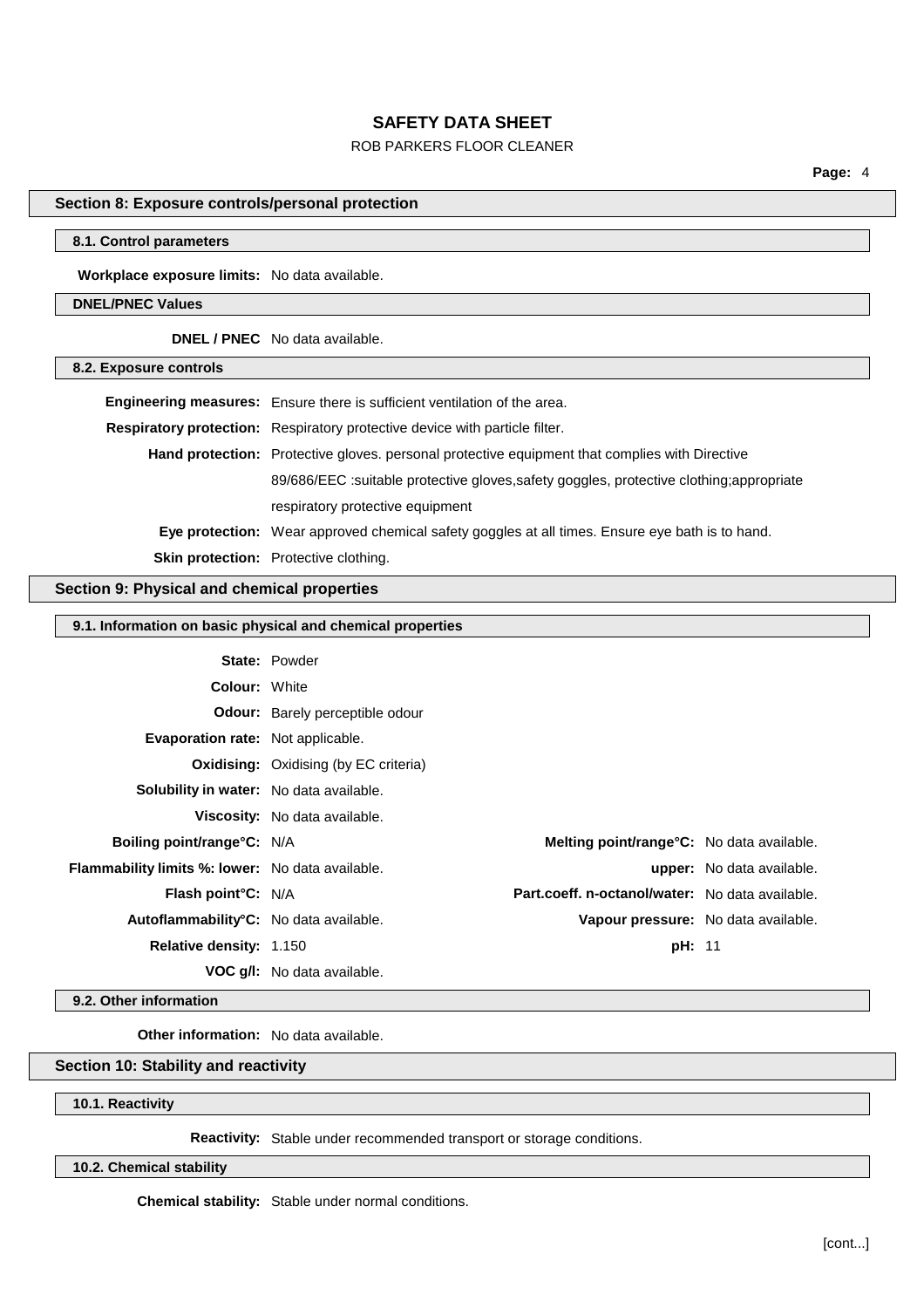## ROB PARKERS FLOOR CLEANER

#### **10.3. Possibility of hazardous reactions**

**Hazardous reactions:** Hazardous reactions will not occur under normal transport or storage conditions.

Decomposition may occur on exposure to conditions or materials listed below.

#### **10.4. Conditions to avoid**

**Conditions to avoid:** Heat.

#### **10.5. Incompatible materials**

**Materials to avoid:** Strong oxidising agents. Strong acids.

## **10.6. Hazardous decomposition products**

**Haz. decomp. products:** In combustion emits toxic fumes.

### **Section 11: Toxicological information**

#### **11.1. Information on toxicological effects**

#### **Hazardous ingredients:**

#### **SODIUM PERCARBONATE**

| <b>DERMAL</b> | <b>RBT</b> | LD50 | 2000 | mg/kg |
|---------------|------------|------|------|-------|
| ORAL          | RAT        | ∟D50 | 1034 | mg/kg |

#### **Relevant hazards for substance:**

| Hazard                        | Route      | <b>Basis</b>            |
|-------------------------------|------------|-------------------------|
| Acute toxicity (ac. tox. 4)   | <b>ING</b> | ' Hazardous: calculated |
| Serious eye damage/irritation | OPT        | Hazardous: calculated   |

**Symptoms / routes of exposure**

**Skin contact:** There may be mild irritation at the site of contact.

**Eye contact:** There may be irritation and redness.

**Ingestion:** There may be soreness and redness of the mouth and throat. There may be difficulty swallowing. Nausea and stomach pain may occur. There may be vomiting.

**Inhalation:** Absorption through the lungs can occur causing symptoms similar to those of ingestion.

**Delayed / immediate effects:** Immediate effects can be expected after short-term exposure.

#### **Section 12: Ecological information**

### **12.1. Toxicity**

**Hazardous ingredients:**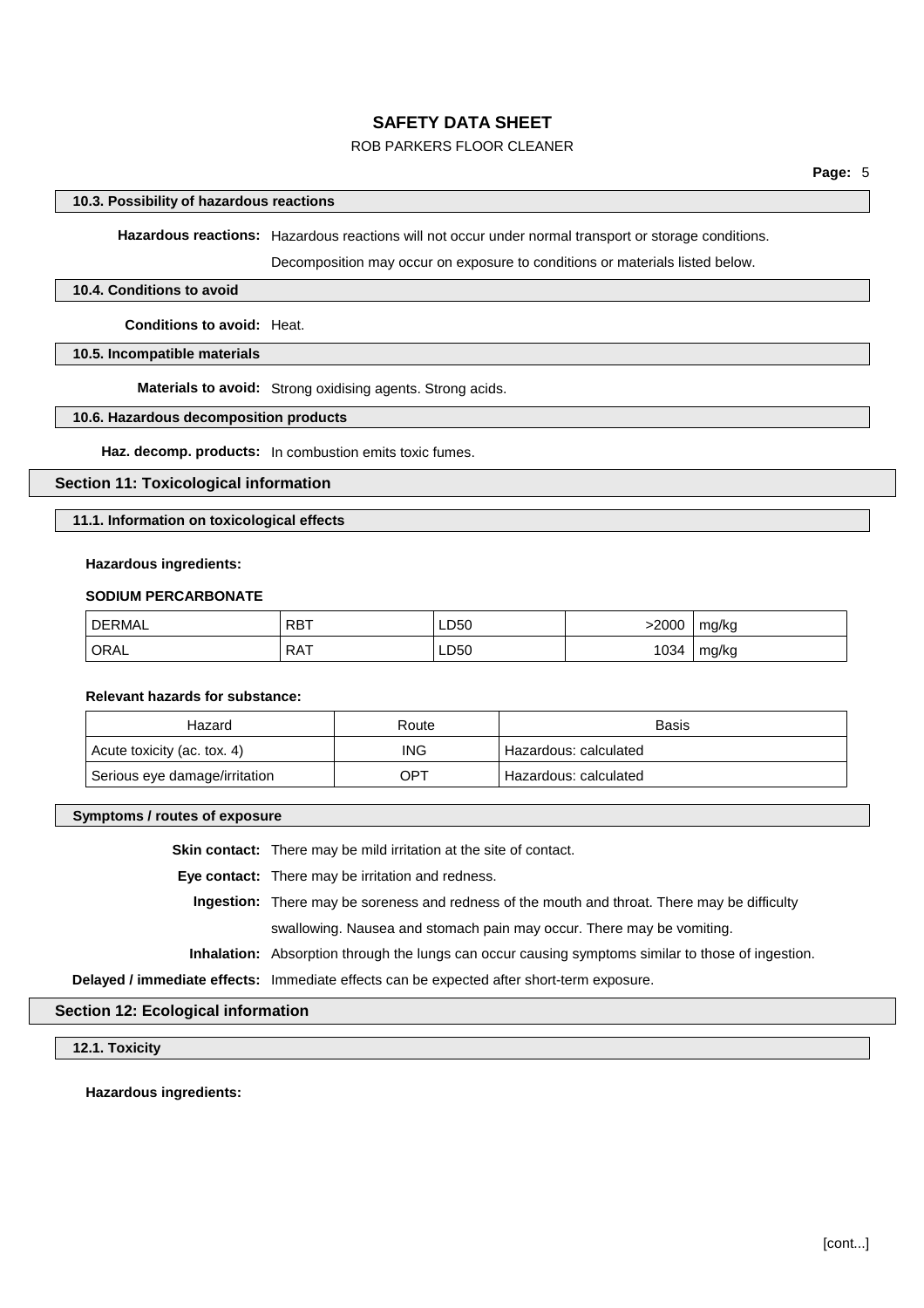## ROB PARKERS FLOOR CLEANER

**Page:** 6

#### **SODIUM PERCARBONATE**

| Daphnia r   | <b>EC50</b>        |     | ma/l |
|-------------|--------------------|-----|------|
| magna       | 48 <sub>h</sub>    |     |      |
| <b>FISH</b> | C50<br>96 <b>F</b> | 70. | mq/  |

#### **12.2. Persistence and degradability**

**Persistence and degradability:** Biodegradable.

**12.3. Bioaccumulative potential**

**Bioaccumulative potential:** No bioaccumulation potential.

**12.4. Mobility in soil**

#### **12.5. Results of PBT and vPvB assessment**

**PBT identification:** This product is not identified as a PBT/vPvB substance.

**12.6. Other adverse effects**

**Other adverse effects:** Negligible ecotoxicity.

### **Section 13: Disposal considerations**

#### **13.1. Waste treatment methods**

**Disposal operations:** Transfer to a suitable container and arrange for collection by specialised disposal

company.

**NB:** The user's attention is drawn to the possible existence of regional or national regulations regarding disposal.

### **Section 14: Transport information**

**14.1. UN number**

**UN number:** UN3378

#### **14.2. UN proper shipping name**

**Shipping name:** SODIUM CARBONATE PEROXYHYDRATE

#### **14.3. Transport hazard class(es)**

**Transport class:** 5.1

**14.4. Packing group**

**Packing group:** III

**14.5. Environmental hazards**

**Environmentally hazardous:** No **Marine Marine Marine pollutant:** No

## **14.6. Special precautions for user**

**Special precautions:** No special precautions.

**Tunnel code:** E

**Transport category:** 3